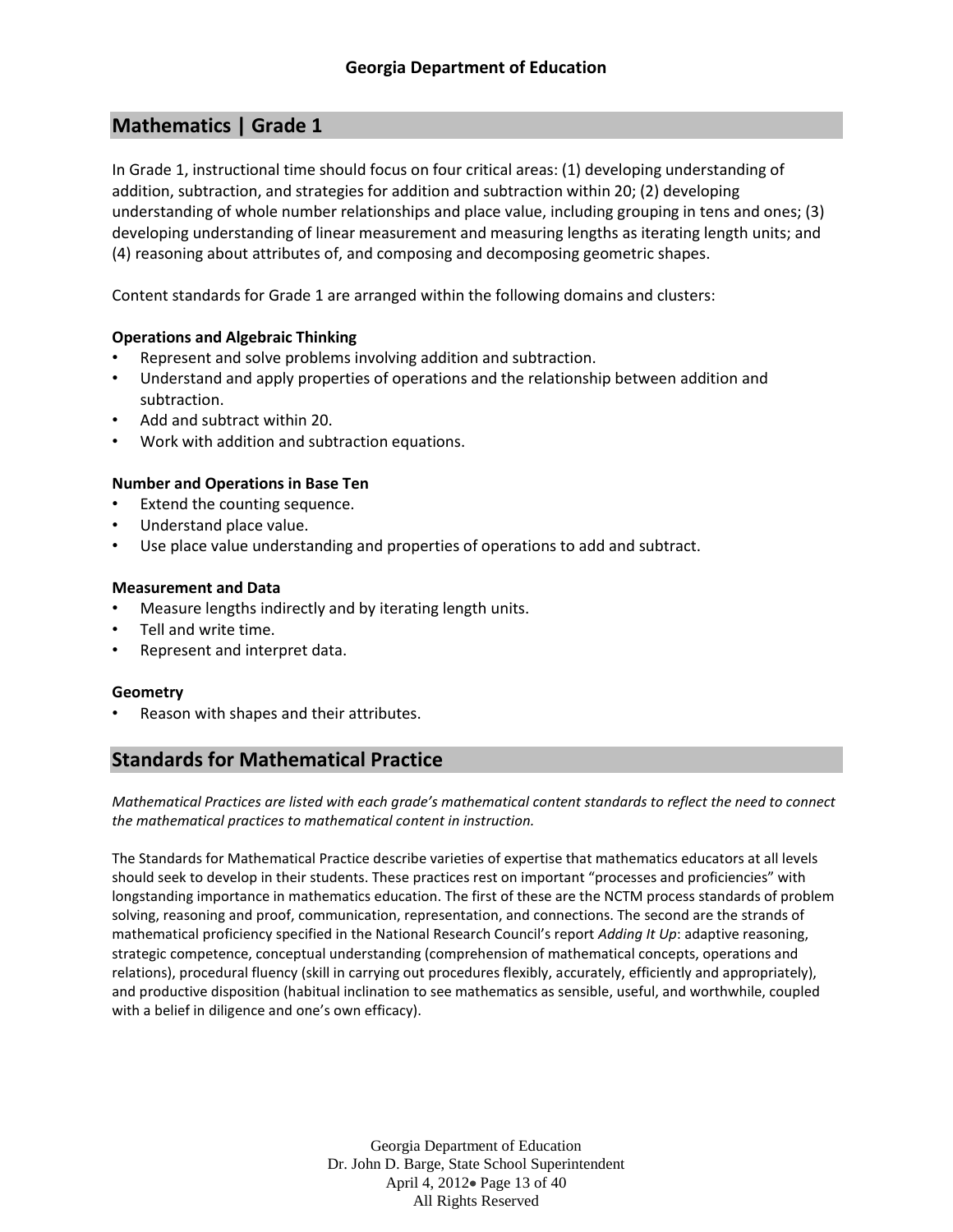#### *Students are expected to:*

#### **1. Make sense of problems and persevere in solving them.**

In first grade, students realize that doing mathematics involves solving problems and discussing how they solved them. Students explain to themselves the meaning of a problem and look for ways to solve it. Younger students may use concrete objects or pictures to help them conceptualize and solve problems. They may check their thinking by asking themselves, "Does this make sense?" They are willing to try other approaches.

#### **2. Reason abstractly and quantitatively.**

Younger students recognize that a number represents a specific quantity. They connect the quantity to written symbols. Quantitative reasoning entails creating a representation of a problem while attending to the meanings of the quantities.

#### **3. Construct viable arguments and critique the reasoning of others.**

First graders construct arguments using concrete referents, such as objects, pictures, drawings, and actions. They also practice their mathematical communication skills as they participate in mathematical discussions involving questions like "How did you get that?" "Explain your thinking," and "Why is that true?" They not only explain their own thinking, but listen to others' explanations. They decide if the explanations make sense and ask questions.

#### **4. Model with mathematics.**

In early grades, students experiment with representing problem situations in multiple ways including numbers, words (mathematical language), drawing pictures, using objects, acting out, making a chart or list, creating equations, etc. Students need opportunities to connect the different representations and explain the connections. They should be able to use all of these representations as needed.

#### **5. Use appropriate tools strategically.**

In first grade, students begin to consider the available tools (including estimation) when solving a mathematical problem and decide when certain tools might be helpful. For instance, first graders decide it might be best to use colored chips to model an addition problem.

#### **6. Attend to precision.**

As young children begin to develop their mathematical communication skills, they try to use clear and precise language in their discussions with others and when they explain their own reasoning.

#### **7. Look for and make use of structure.**

First graders begin to discern a pattern or structure. For instance, if students recognize *12 + 3 = 15,* then they also know *3 + 12 = 15. (Commutative property of addition.)* To add *4 + 6 + 4, the first two numbers can be added to make a ten, so 4 + 6 + 4 = 10 + 4 = 14.*

#### **8. Look for and express regularity in repeated reasoning.**

In the early grades, students notice repetitive actions in counting and computation, etc. When children have multiple opportunities to add and subtract "ten" and multiples of "ten" they notice the pattern and gain a better understanding of place value. Students continually check their work by asking themselves, "Does this make sense?"

> Georgia Department of Education Dr. John D. Barge, State School Superintendent April 4, 2012 Page 14 of 40 All Rights Reserved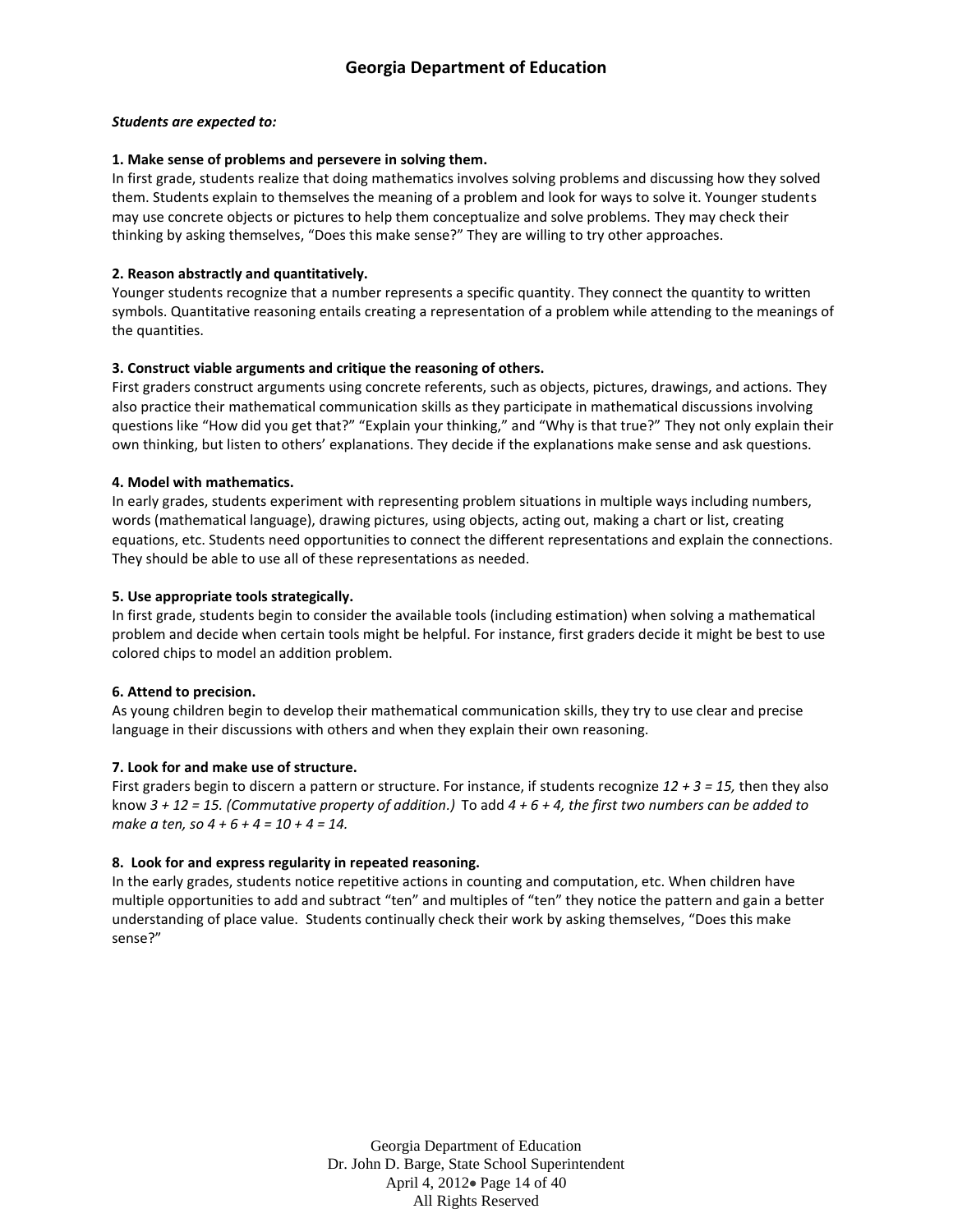#### **Operations and Algebraic Thinking 1.OA**

#### **Represent and solve problems involving addition and subtraction.**

**MCC1.OA.1 Use addition and subtraction within 20 to solve word problems involving situations of adding to, taking from, putting together, taking apart, and comparing, with unknowns in all positions, e.g., by using objects, drawings, and equations with a symbol for the unknown number to represent the problem.<sup>4</sup>**

**MCC1.OA.2 Solve word problems that call for addition of three whole numbers whose sum is less than or equal to 20, e.g., by using objects, drawings, and equations with a symbol for the unknown number to represent the problem.**

**Understand and apply properties of operations and the relationship between addition and subtraction.** 

**MCC1.OA.3 Apply properties of operations as strategies to add and subtract.<sup>5</sup> Examples: If 8 + 3 = 11 is known, then 3 + 8 = 11 is also known. (Commutative property of addition.) To add 2 + 6 + 4, the second two numbers can be added to make a ten, so 2 + 6 + 4 = 2 + 10 = 12. (Associative property of addition.)**

**MCC1.OA.4** Understand subtraction as an unknown-addend problem. For example, subtract 10 – 8 by **finding the number that makes 10 when added to 8.**

#### **Add and subtract within 20**

**MCC1.OA.5 Relate counting to addition and subtraction (e.g., by counting on 2 to add 2).**

**MCC1.OA.6 Add and subtract within 20, demonstrating fluency for addition and subtraction within 10. Use strategies such as counting on; making ten (e.g., 8 + 6 = 8 + 2 + 4 = 10 + 4 = 14); decomposing a number leading to a ten (e.g.,**  $13 - 4 = 13 - 3 - 1 = 10 - 1 = 9$ **); using the relationship between addition and subtraction (e.g., knowing that 8 + 4 = 12, one knows 12 – 8 = 4); and creating equivalent but**  easier or known sums (e.g., adding  $6 + 7$  by creating the known equivalent  $6 + 6 + 1 = 12 + 1 = 13$ ).

## **Work with addition and subtraction equations**

**MCC1.OA.7 Understand the meaning of the equal sign, and determine if equations involving addition and subtraction are true or false. For example, which of the following equations are true and which are false? 6 = 6, 7 = 8 – 1, 5 + 2 = 2 + 5, 4 + 1 = 5 + 2.**

**MCC1.OA.8 Determine the unknown whole number in an addition or subtraction equation relating to three whole numbers. For example, determine the unknown number that makes the equation true in each of the equations 8 + ? = 11, 5 =**  $\Box$  **− 3, 6 + 6 =**  $\Delta$ **.** 

 $\overline{\phantom{a}}$ 

Georgia Department of Education Dr. John D. Barge, State School Superintendent April 4, 2012 Page 15 of 40 All Rights Reserved

<sup>4</sup> *See Glossary, Table 1*

<sup>5</sup> *Students need not use formal terms for these properties. Problems should be within 20.*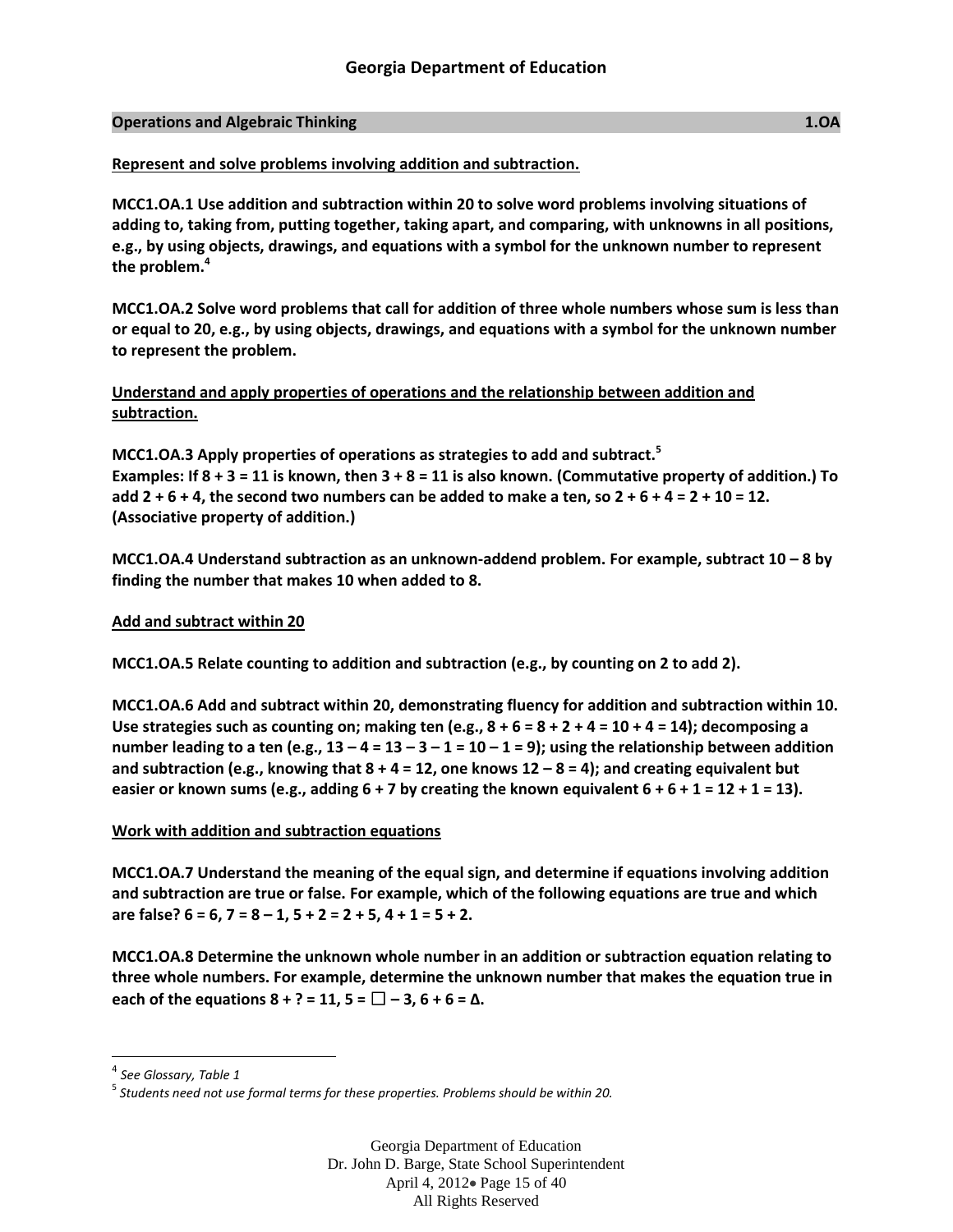## **Number and Operations in Base Ten 1.NBT**

**MCC1.NBT.1 Count to 120, starting at any number less than 120. In this range, read and write numerals and represent a number of objects with a written numeral. Understand place value**

**MCC1.NBT.2 Understand that the two digits of a two-digit number represent amounts of tens and ones. Understand the following as special cases:**

- **a. 10 can be thought of as a bundle of ten ones — called a "ten."**
- **b. The numbers from 11 to 19 are composed of a ten and one, two, three, four, five, six, seven, eight, or nine ones.**
- **c. The numbers 10, 20, 30, 40, 50, 60, 70, 80, 90 refer to one, two, three, four, five, six, seven, eight, or nine tens (and 0 ones).**

**MCC1.NBT.3 Compare two two-digit numbers based on meanings of the tens and ones digits, recording the results of comparisons with the symbols >, =, and <.**

## **Use place value understanding and properties of operations to add and subtract.**

**MCC1.NBT.4 Add within 100, including adding a two-digit number and a one-digit number, and adding a two-digit number and a multiple of 10, using concrete models or drawings and strategies based on place value, properties of operations, and/or the relationship between addition and subtraction; relate the strategy to a written method and explain the reasoning used. Understand that in adding two-digit numbers, one adds tens and tens, ones and ones; and sometimes it is necessary to compose a ten.**

**MCC1.NBT.5 Given a two-digit number, mentally find 10 more or 10 less than the number, without having to count; explain the reasoning used.**

**MCC1.NBT.6 Subtract multiples of 10 in the range 10-90 from multiples of 10 in the range 10-90 (positive or zero differences), using concrete models or drawings and strategies based on place value, properties of operations, and/or the relationship between addition and subtraction; relate the strategy to a written method and explain the reasoning used.**

## **Measurement and Data 1.MD**

## **Measure lengths indirectly and by iterating length units**

**MCC1.MD.1 Order three objects by length; compare the lengths of two objects indirectly by using a third object.**

**MCC1.MD.2 Express the length of an object as a whole number of length units, by laying multiple copies of a shorter object (the length unit) end to end; understand that the length measurement of an object is the number of same-size length units that span it with no gaps or overlaps.** *Limit to contexts where the object being measured is spanned by a whole number of length units with no gaps or overlaps.*

> Georgia Department of Education Dr. John D. Barge, State School Superintendent April 4, 2012 Page 16 of 40 All Rights Reserved